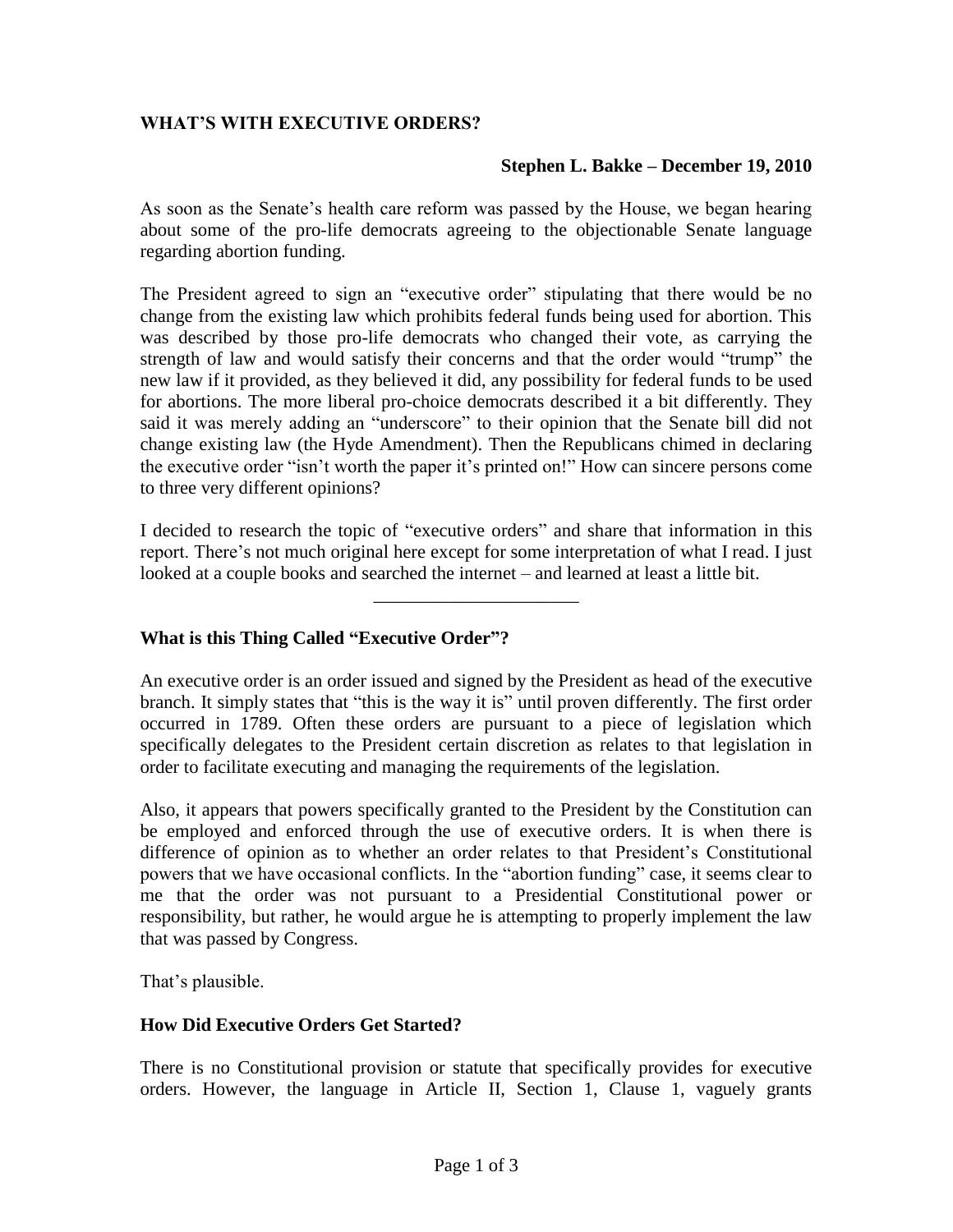"executive power." In addition, further wording in Article II, Section 3, Clause 4 of the Constitution has been interpreted as adding weight to the argument that the President has authority to make these orders if necessary to comply with the office's sworn responsibility. The specific words for this authority are the declaration that the President must: "take Care that the Laws be faithfully executed." I find nothing alarming with this interpretation. It seems to be a practical application of authority, but remember we still have separation of powers and the other two branches of government provide checks and balances to executive power and authority.

One justification for having executive orders is that a President can't successfully comply with the legislative mandate of Congress to carry out and enforce laws without this power. I agree that often legislation is "necessarily vague" in order to satisfy all extremes in a congressional debate. Vagueness doesn't lend itself to being administered and enforced. I understand this argument and don't see any problem with it.

# **The Supreme Court Has Weighed In**

In 1952, The Supreme Court ruled (the case is inconsequential to this discussion) that one of Truman's executive orders was invalid in that it attempted to make law, rather than clarify congressional legislation. As most presidents have done since then, President Obama seems to have acted prudently in the case of the "abortion funding" executive order in that he is stating or implying that his purpose is to clarify that this legislation does not contradict pre-existing legislation relative to abortion funding. The assertion seems reasonable to me – but that doesn't mean he's right!

There have been only two executive orders that have been overturned by the Supreme Court – one made by Truman and the other by Clinton. I won't go into discussions of those!

## **Points to Consider**

I have tried to list a few general points that seem to be generally accepted as accurate. I didn't find seriously conflicting information except in those three differing opinions I offered in above. Some of the following may include some interpretation by me of what I believe are fairly clear points made in the authoritative literature. Here they are:

- Executive orders carry the weight of law only to the extent they do not conflict with existing legislation.
- If the issue is not currently governed by law, the executive order can be enforced.
- If Congress passes new legislation that contradicts an executive order, the new law prevails as the law of the land.
- Any president can rescind any executive order still in force, no matter which president issued the original order.
- In the case of the abortion funding issue, if the legislation were changed to permit federal funding of abortions, or if the Supreme Court ruled that the current legislation (the Senate bill as passed by the House) does permit federal funds to be